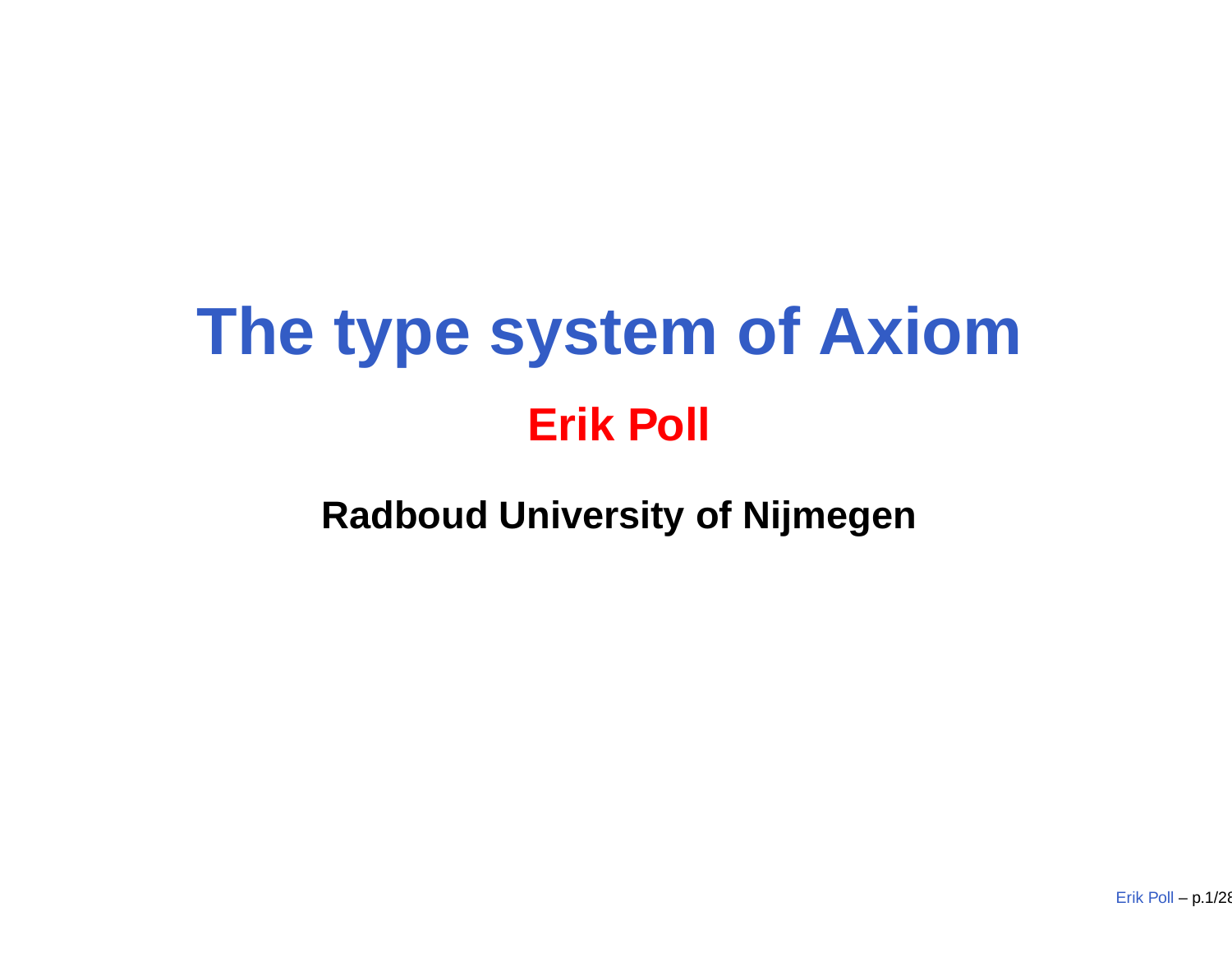- **joint work with Simon Thompson at University of Kent at Canterbury (UKC)**
- **work done last century, so probably outdated in parts**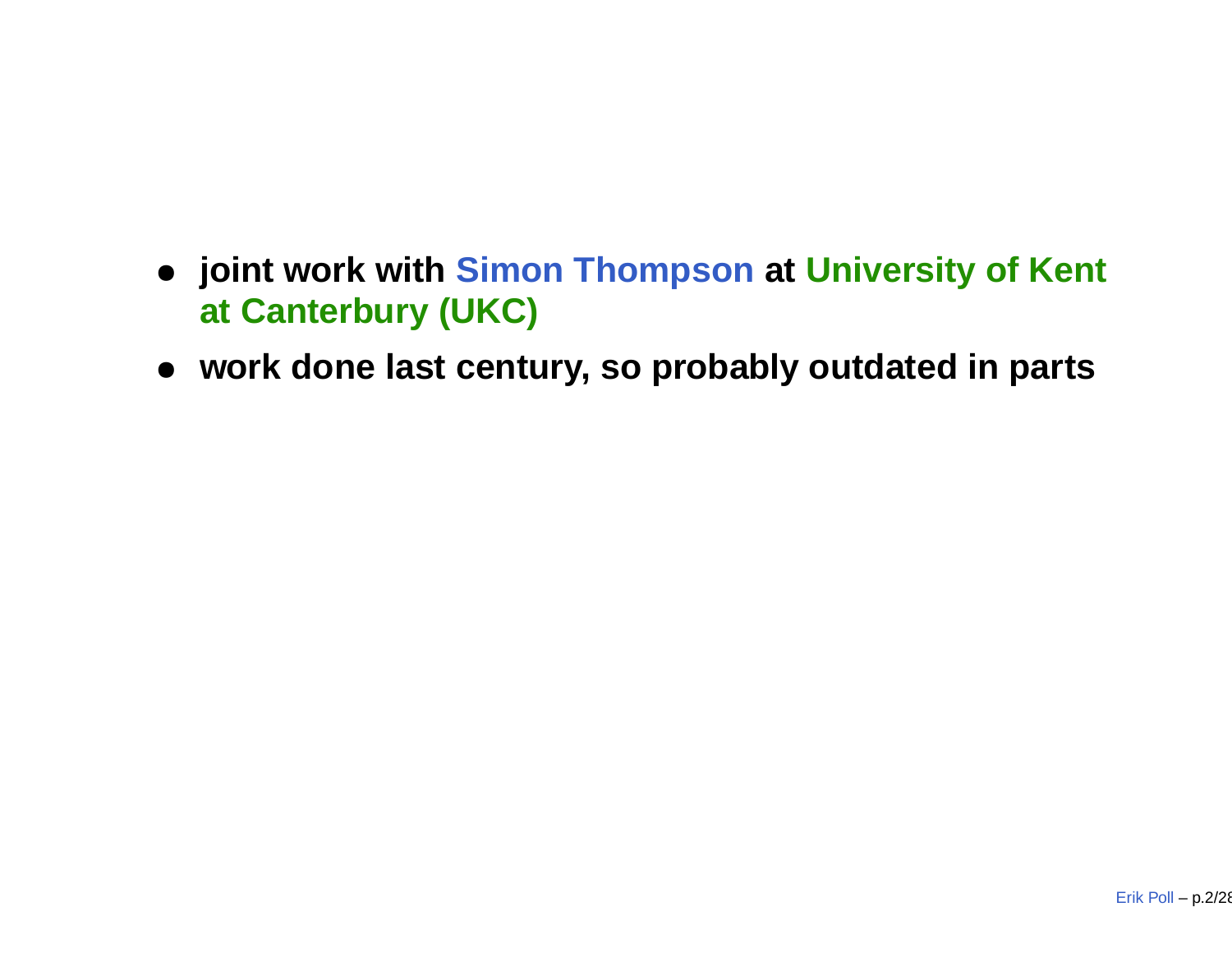# **Mathoinformatics**

**Doing mathematics with <sup>a</sup> computer:**

- **Computer Algebra**
	- **eg. Mathematica, Maple**
	- • **millions of users (practitioners)**
- **Computer Logic (theorem proving)**
	- **eg. Automath, Mizar, Coq, PVS, HOL, . . . Simplify, SAT & SMT solvers. . .**
	- $\bullet$  **hundreds of users (researchers, esp. computer scientists)**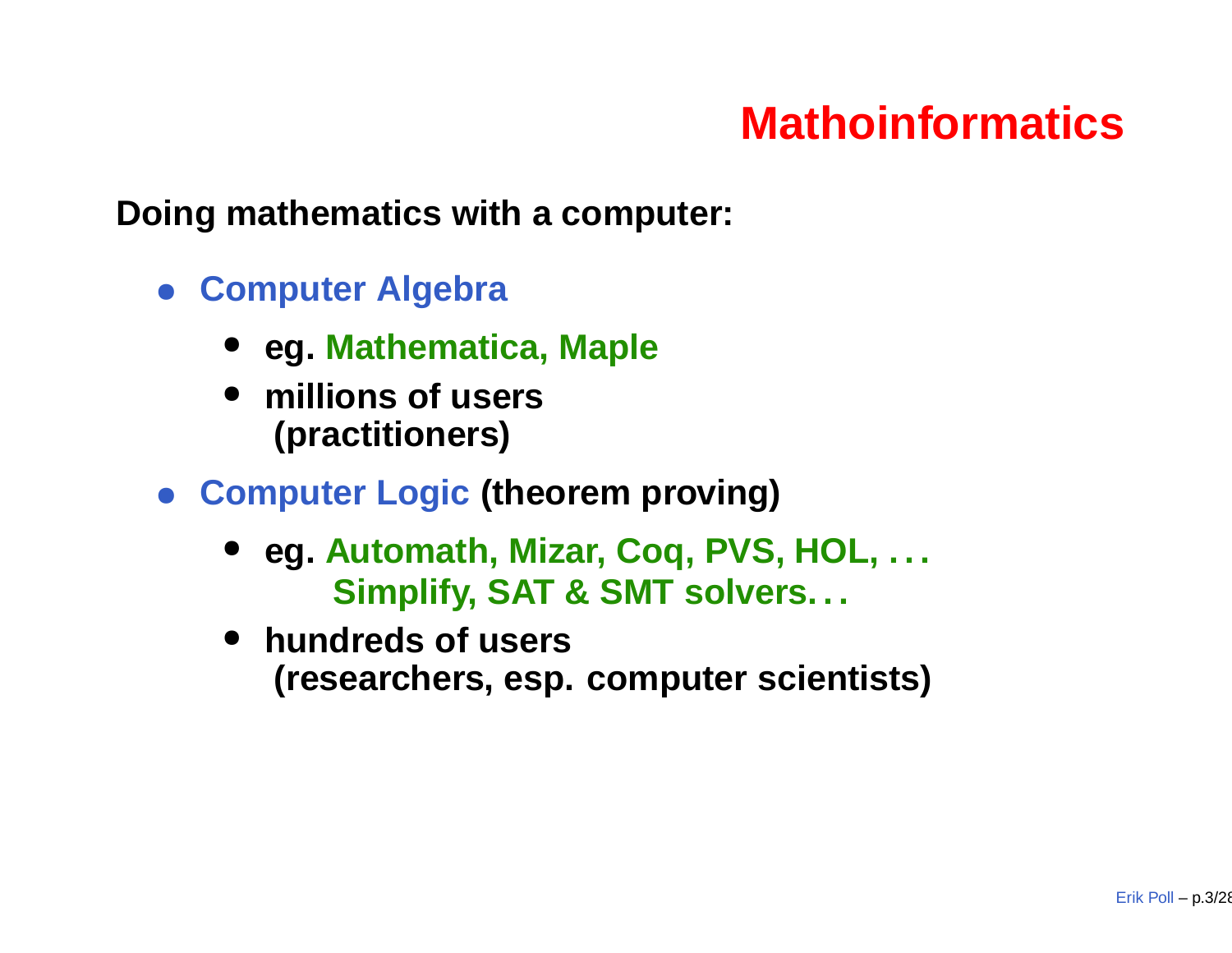# **Computer Algebra vs Logic**

- **Computer Algebra**
	- **usually untyped**
	- **bad at doing logic**
	- $\bullet$  **unsound, due to unchecked side-conditions (eg. continuity of function), silent switching from domain (eg. from real to complex numbers), etc**
- **Computer logic**
	- **usually typed**
	- $\bullet$ **bad at doing algebra**

**A combination of computer logic and computer algebra would be great . . .**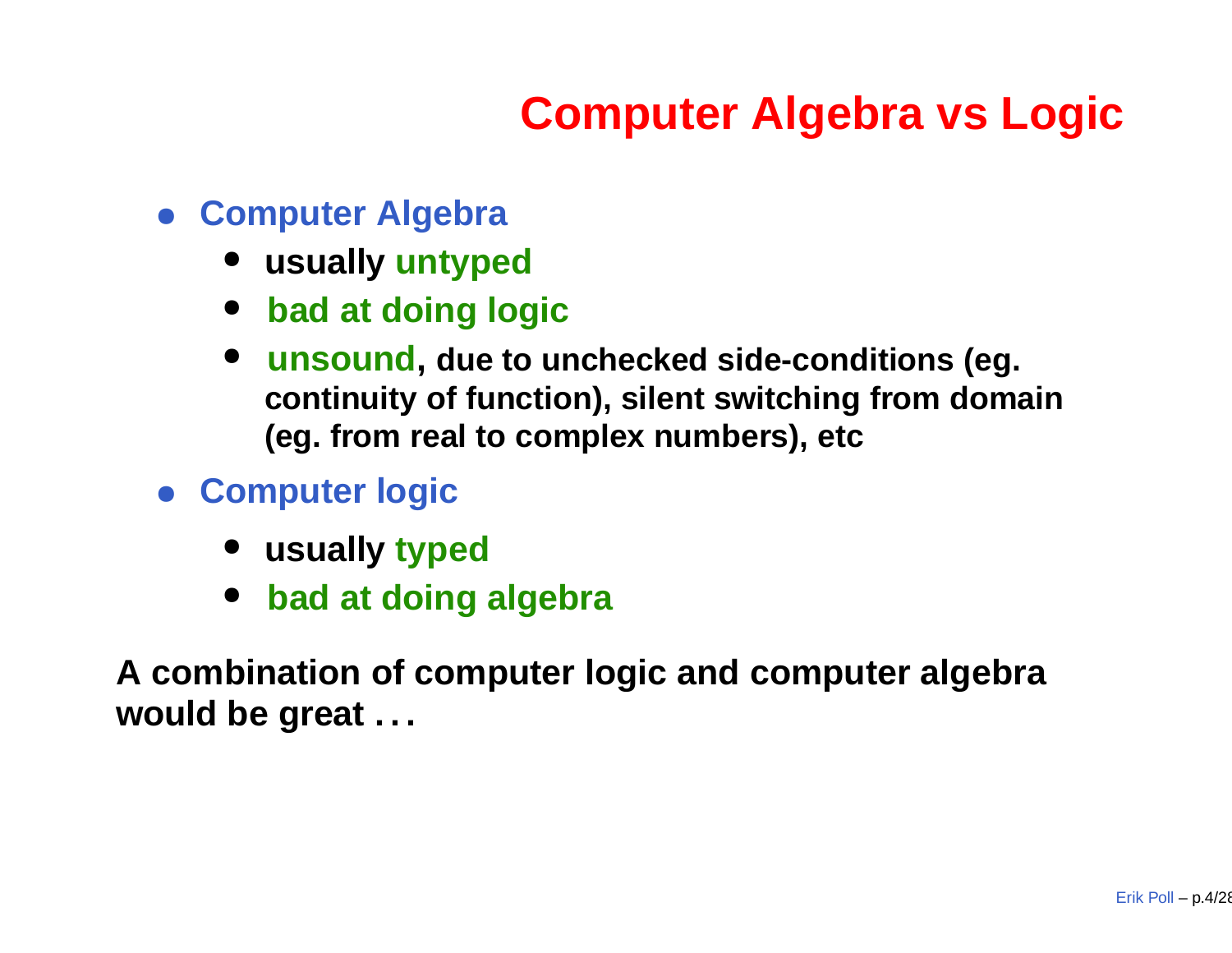#### **Axiom/Aldor**

**Axiom is <sup>a</sup> computer algebra system, that is unusual in having <sup>a</sup> rich strong type system.**

**The type system is (almost) expressive enough to encode <sup>a</sup> logic using the Curry-Howard-de Bruijn isomorphism, which offers <sup>a</sup> way to combine computer algebra with computer logic . . .**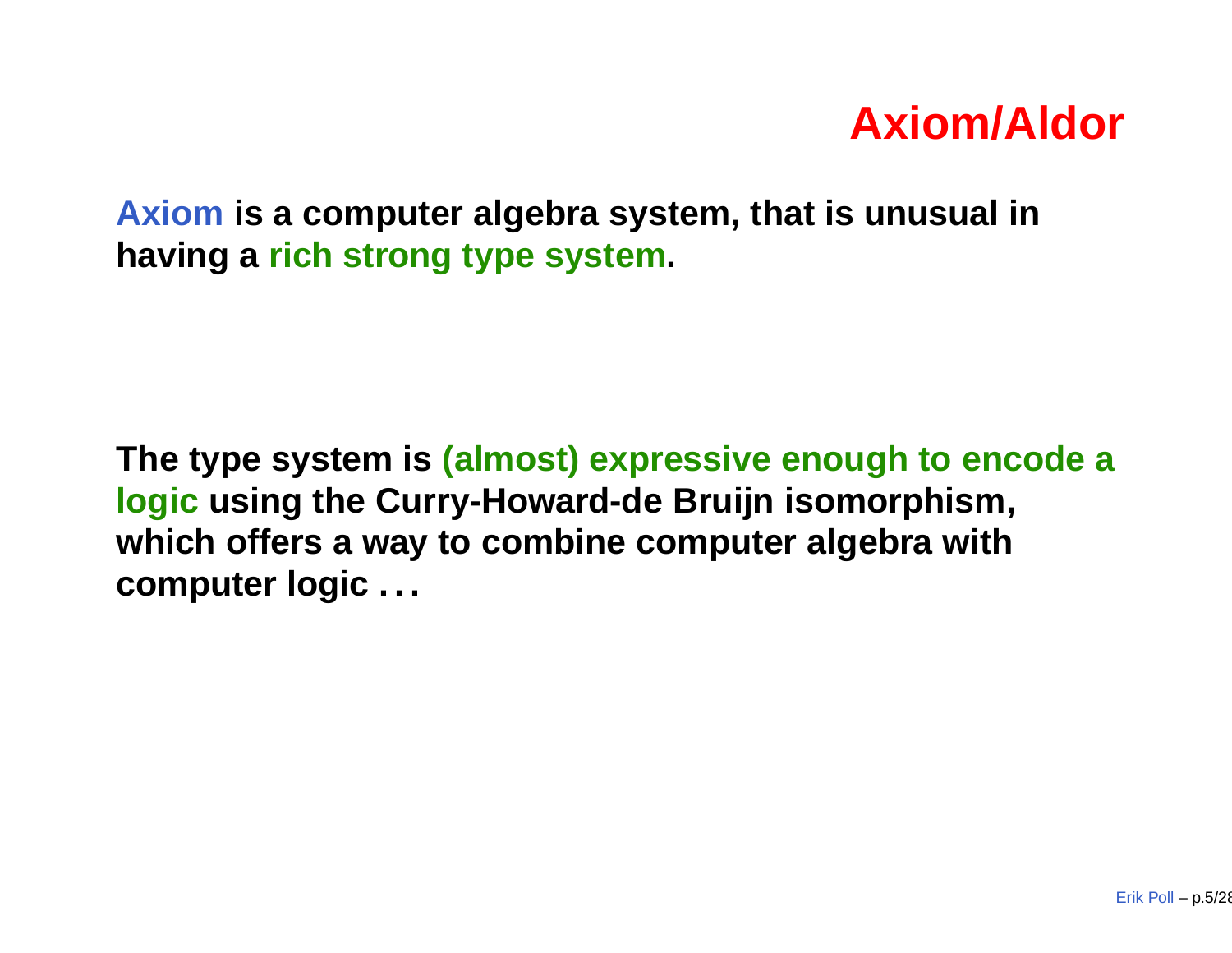# **History of Axiom/Aldor**

- **started life as Scratchpad by IBM, with <sup>a</sup> language Spad in 1971.**
- **renamed to Axiom**
- • **new compiler Aldor (aka <sup>A</sup>**# **and Axiom-XL) built by Stephen Watt et.al. 1985-94**
- **sold to NAG (Numerical Algorithms Group) in mid 90's**
- • **open source since 2002: see [www](www.aldor.org).[aldor](www.aldor.org).[o](www.aldor.org)rg and [www](www.nongnu.org/axiom).[nongnu](www.nongnu.org/axiom).[org/ax](www.nongnu.org/axiom)iom**
- **there were rumours about linking Maple and Axiom, and using Aldor for Maple libraries; I don't know what happened to that.**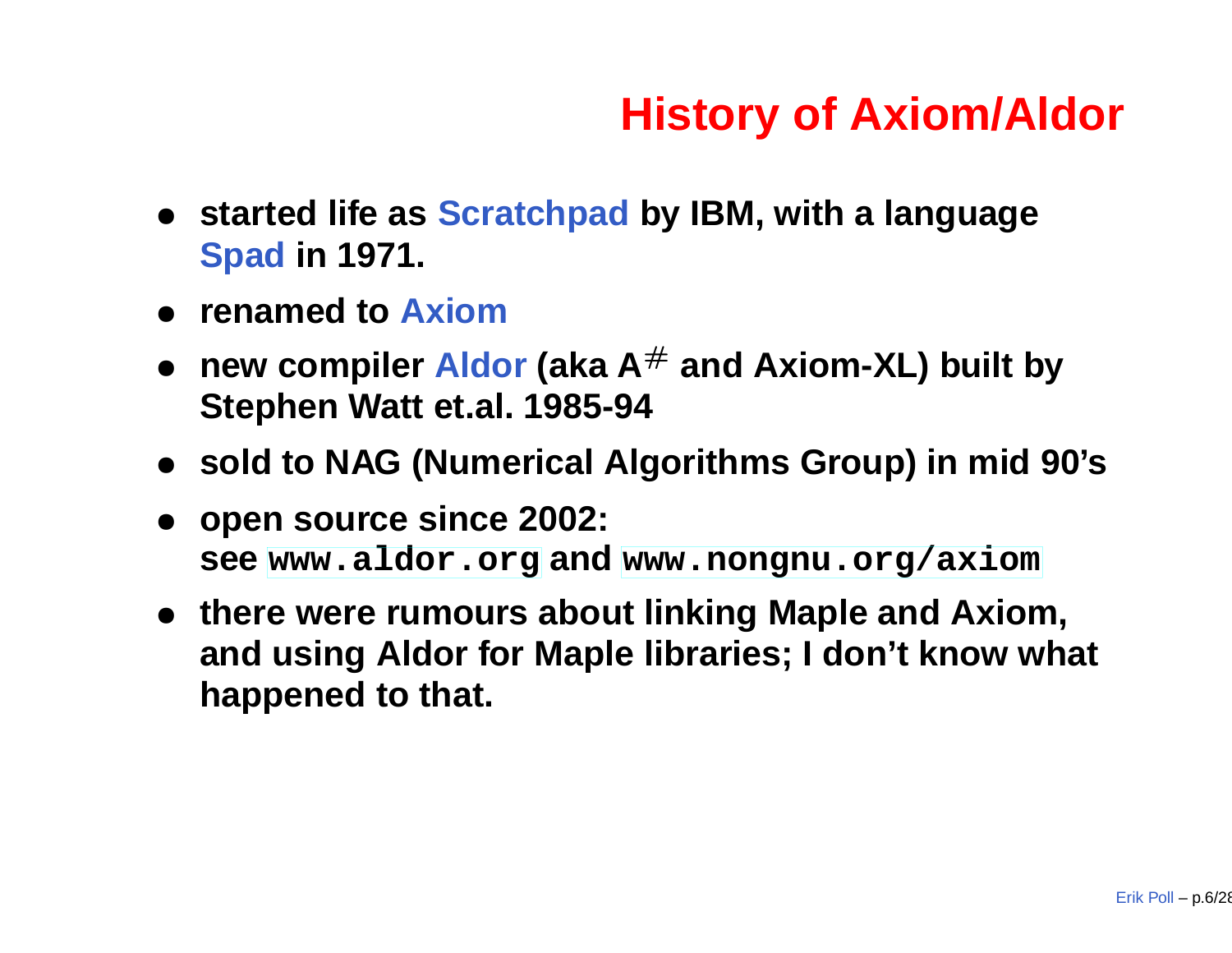## **Aldor**

- **interpreted or compiled to Common Lisp or C, via intermediate language FOAM (First Order Abstract Machine)**
- **includes <sup>a</sup> complete functional programming language, with higher order functions etc.**
- **also has references, overloading, inheritance, subtyping, courtesy conversions, macros, multiple values . . .**
- **the type system is very expressive and complex**
- **to understand the type system we implemented <sup>a</sup> tool that maps Aldor terms to type-annotated terms in HTML (using the type checker in the compiler)**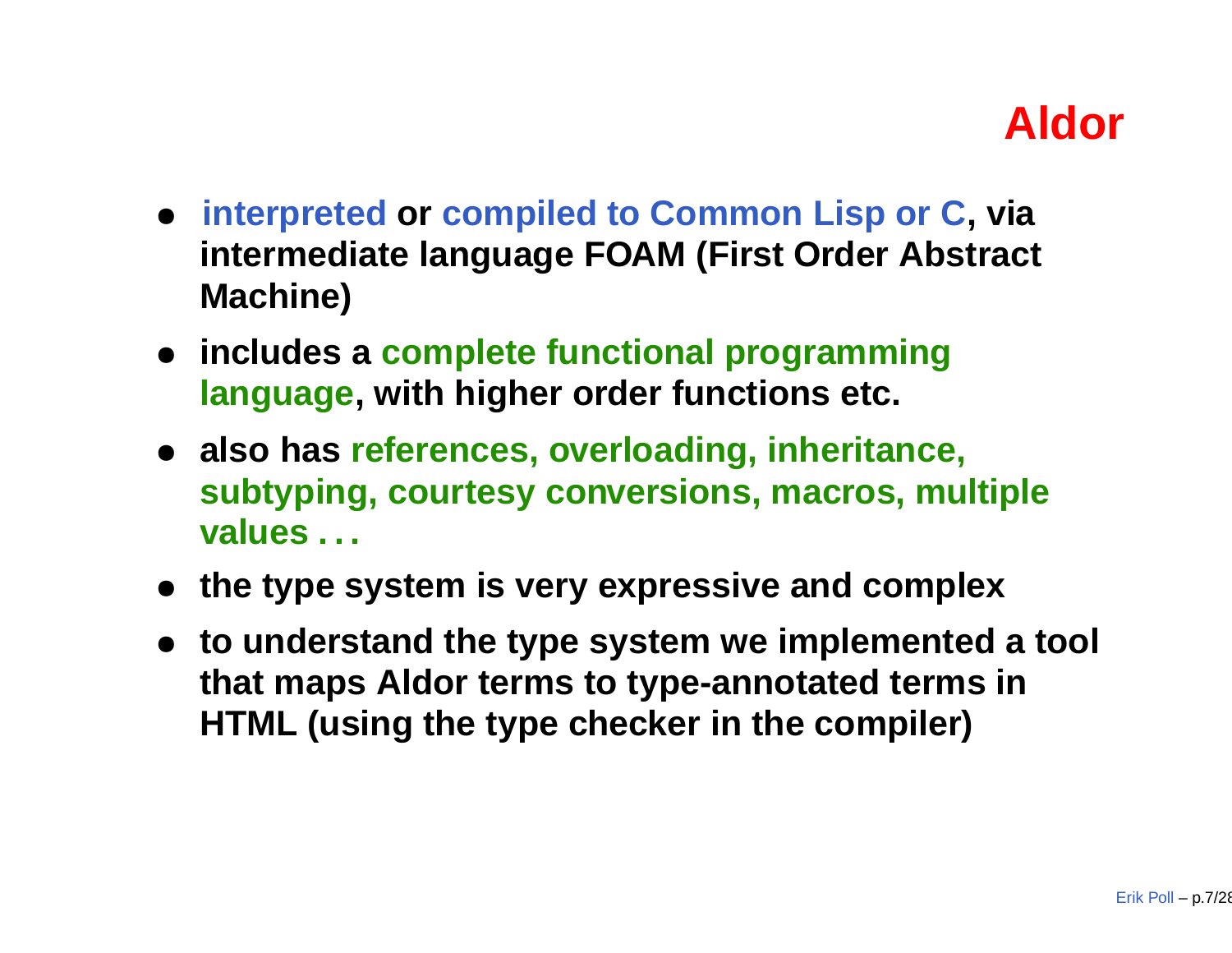# **The type system of Axiom**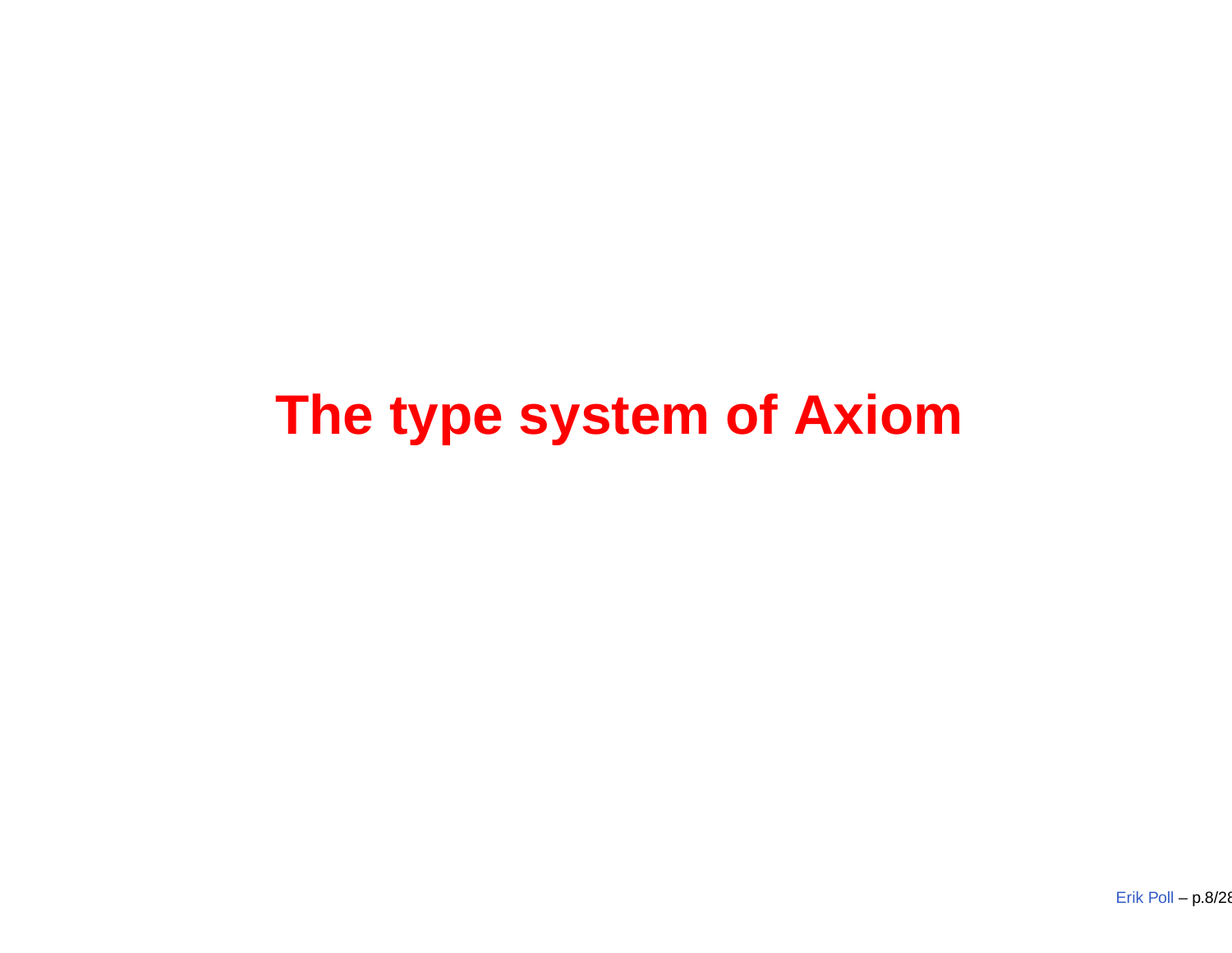## **Types as values**

**Aldor provides explicit parametric polymorphism**

```
polyid (T:Type, t:T) : T = t;
```
**and treats types as first class citizens**

```
idType (T:Type) : Type = T;
```
(Aldor allows overloading, so we could give both functions the same name, but that would get confusing.)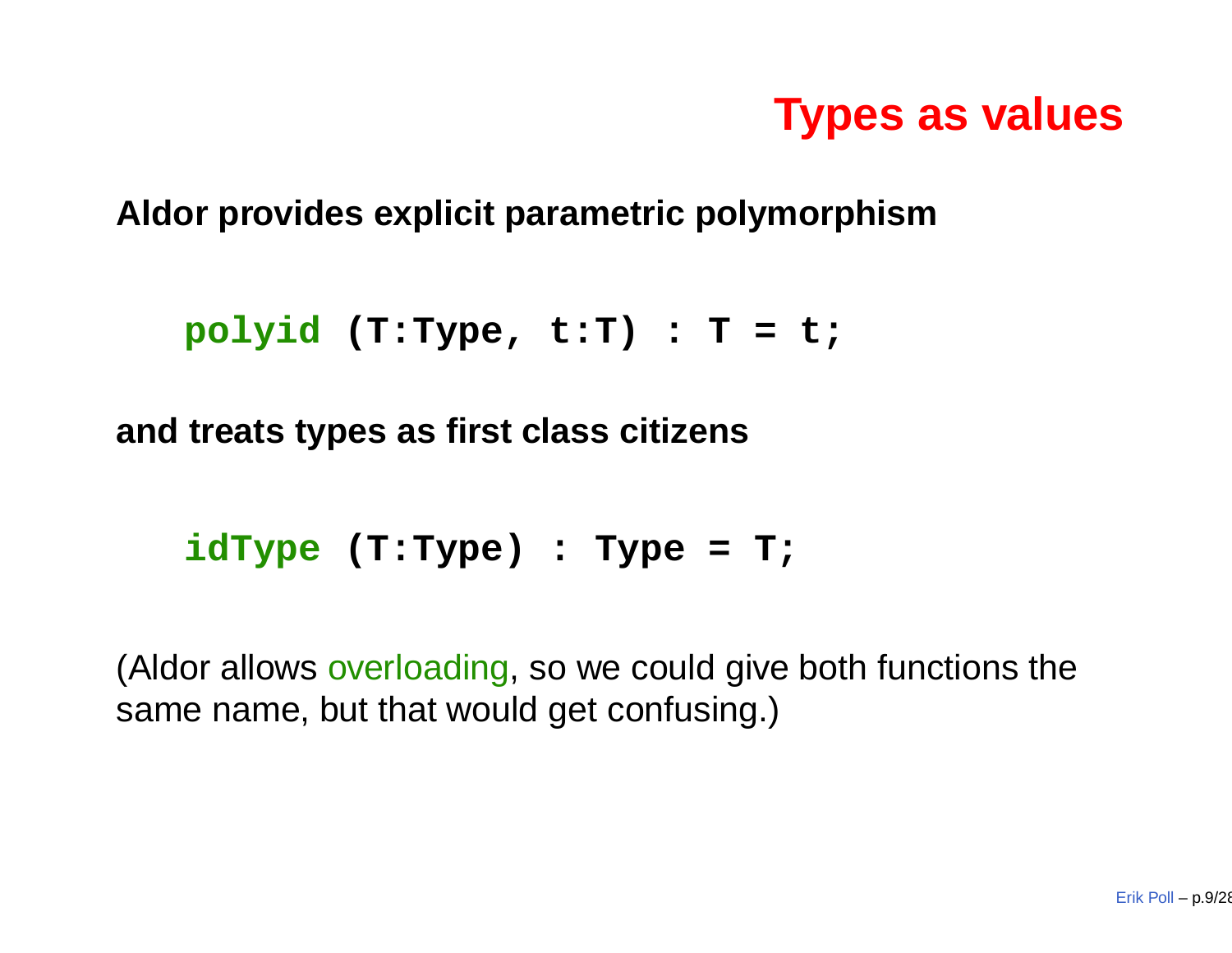#### **Types as values**

**Alternatively, using Aldor's notation for** λ**,**

$$
\begin{array}{ll}\n\text{polyid} : (\texttt{T:Type})->T->T \\
&== (\texttt{T:Type})(t:T):T++> t;\n\end{array}
$$

#### **idType : Type -> Type == (T:Type):Type +-> T;**

**In Aldor,** (λ**x:A.b**) **is written as (x:A):B +-> <sup>b</sup>**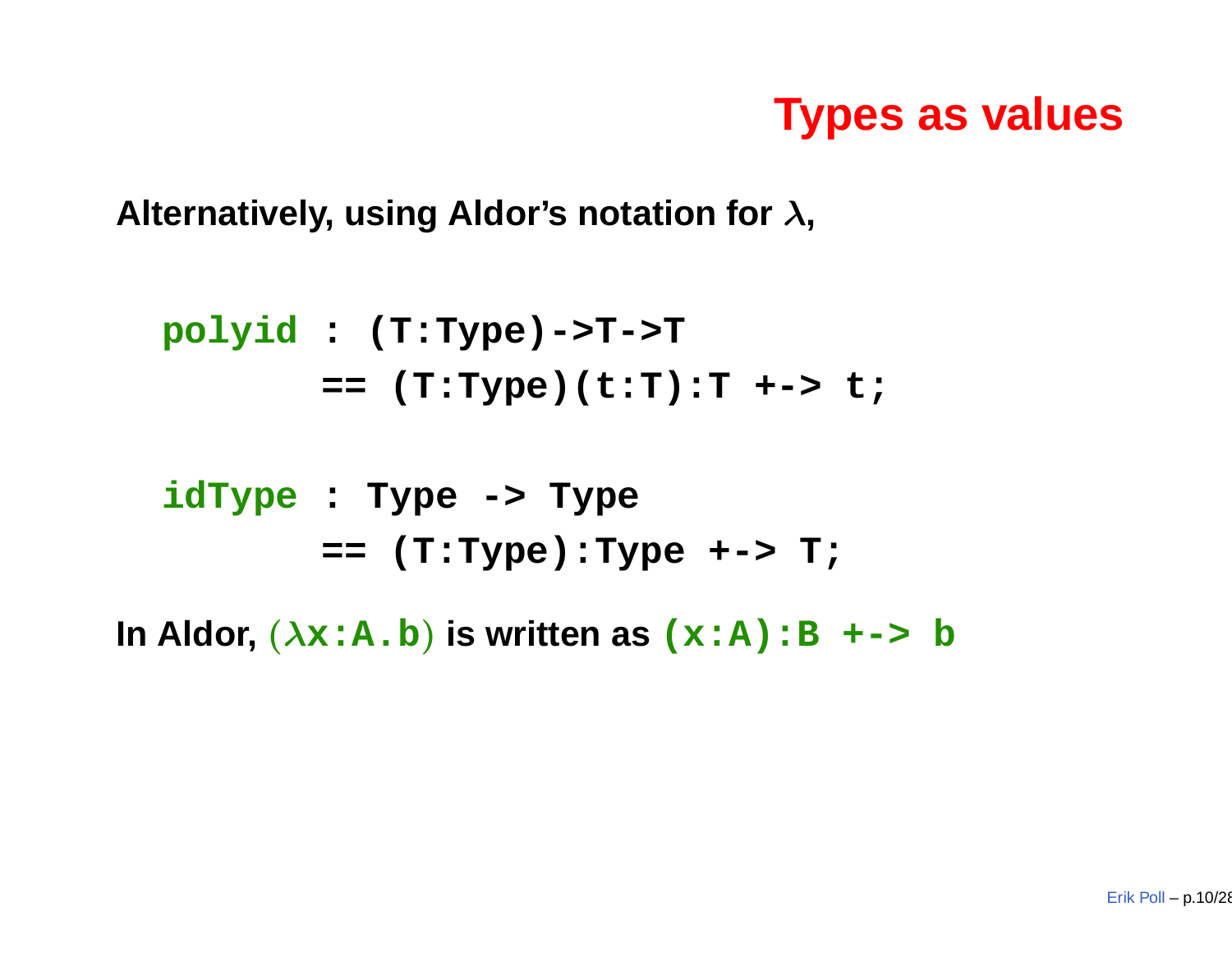## **Impredicativity and Type:Type**

**The type of the polymorphic identity is <sup>a</sup> type**

**PolyidType : Type == (T:Type)->T -> T;**

**In fact, Type is <sup>a</sup> type**

**MyType : Type == Type; MyTypeArrowType : Type == Type -> Type; MyType2 : Type == (polyid Type) Type ;**

Warning: application associates to the right!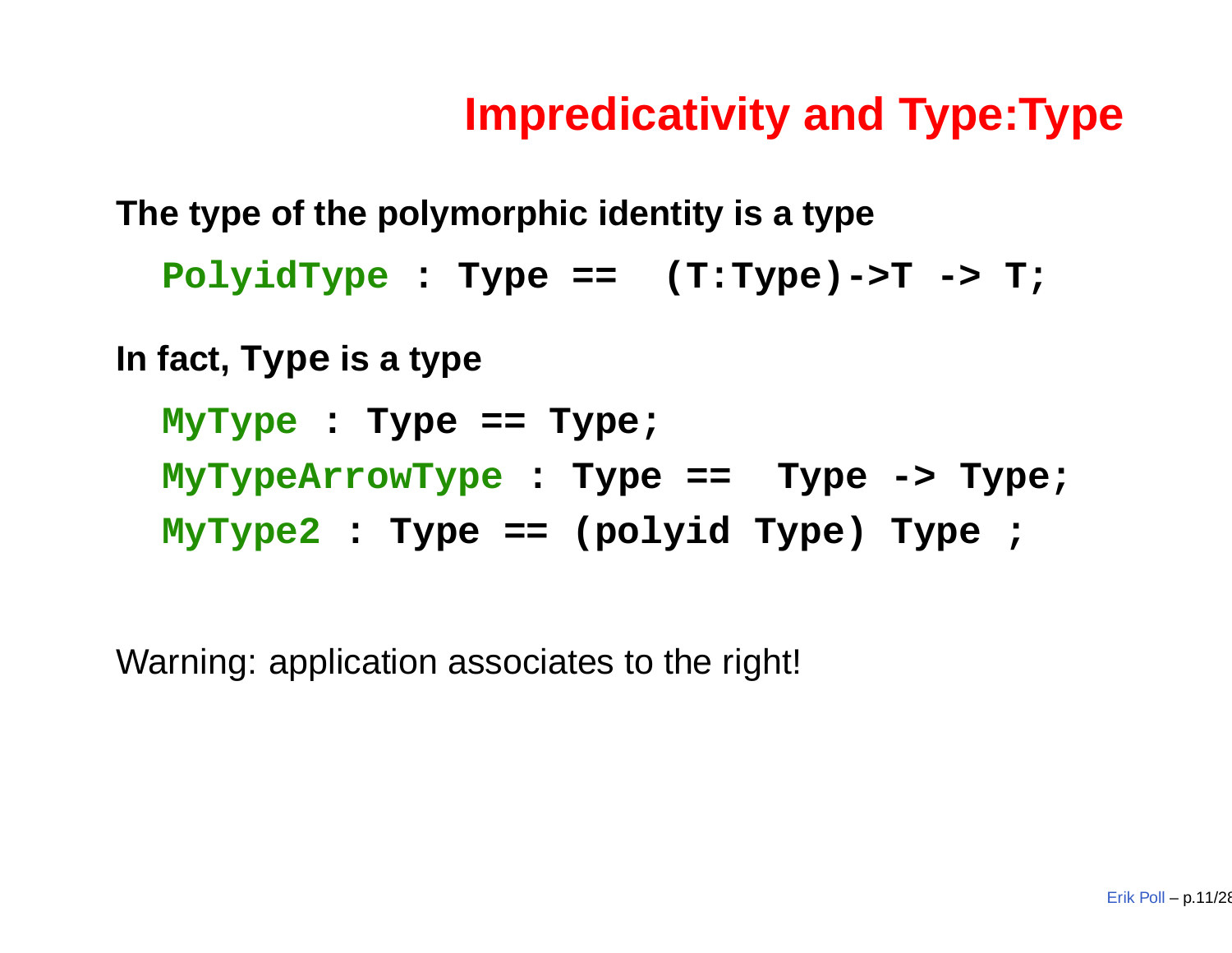#### **Categories**

**Aldor provides <sup>a</sup> powerful notion of abstract datatype**

```
Monoid : Category == BasicType with {
   1 : %;
   * : (%,%) -> %
}
```
**Intuitively, this is the type of all monoids.**

**In type theory,** Σ **X:Type.Record(1:X,\*:X**×**X->X)**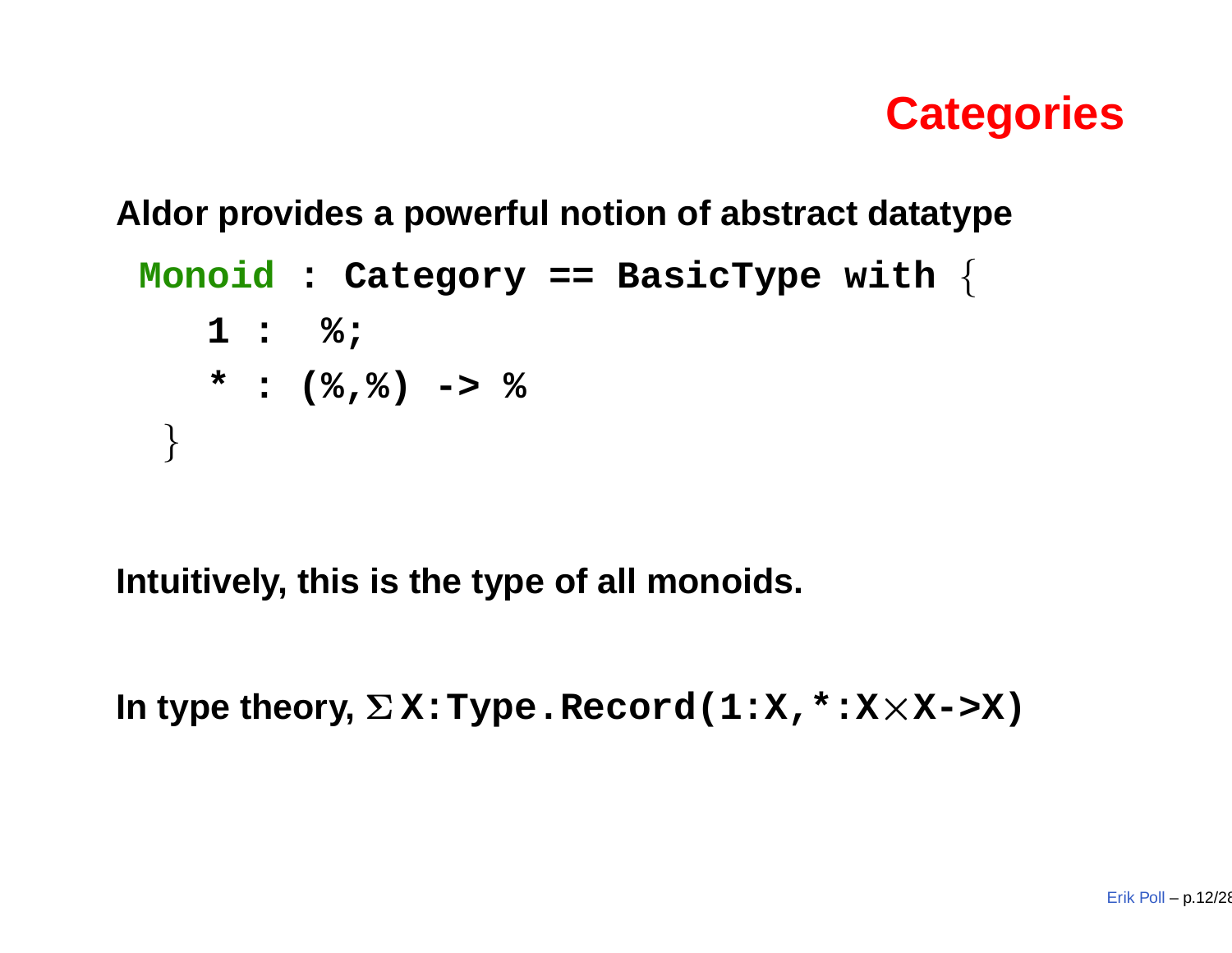## **Domains**

#### **Elements of categories are domains**

```
IntegerAdditiveMonoid : Monoid == add {
  Rep == Integer;
  import from Integer;
  1 : % == per 0;
  (x:%)*(y:%) : % == per((rep x) + (rep y))
}<br>}
```
**Here per:%->Rep and rep:Rep->% are conversion functions between the abstract carrier % and the concrete representation Integer.**

**NB. no guarantee that elements of Monoid are monoids!**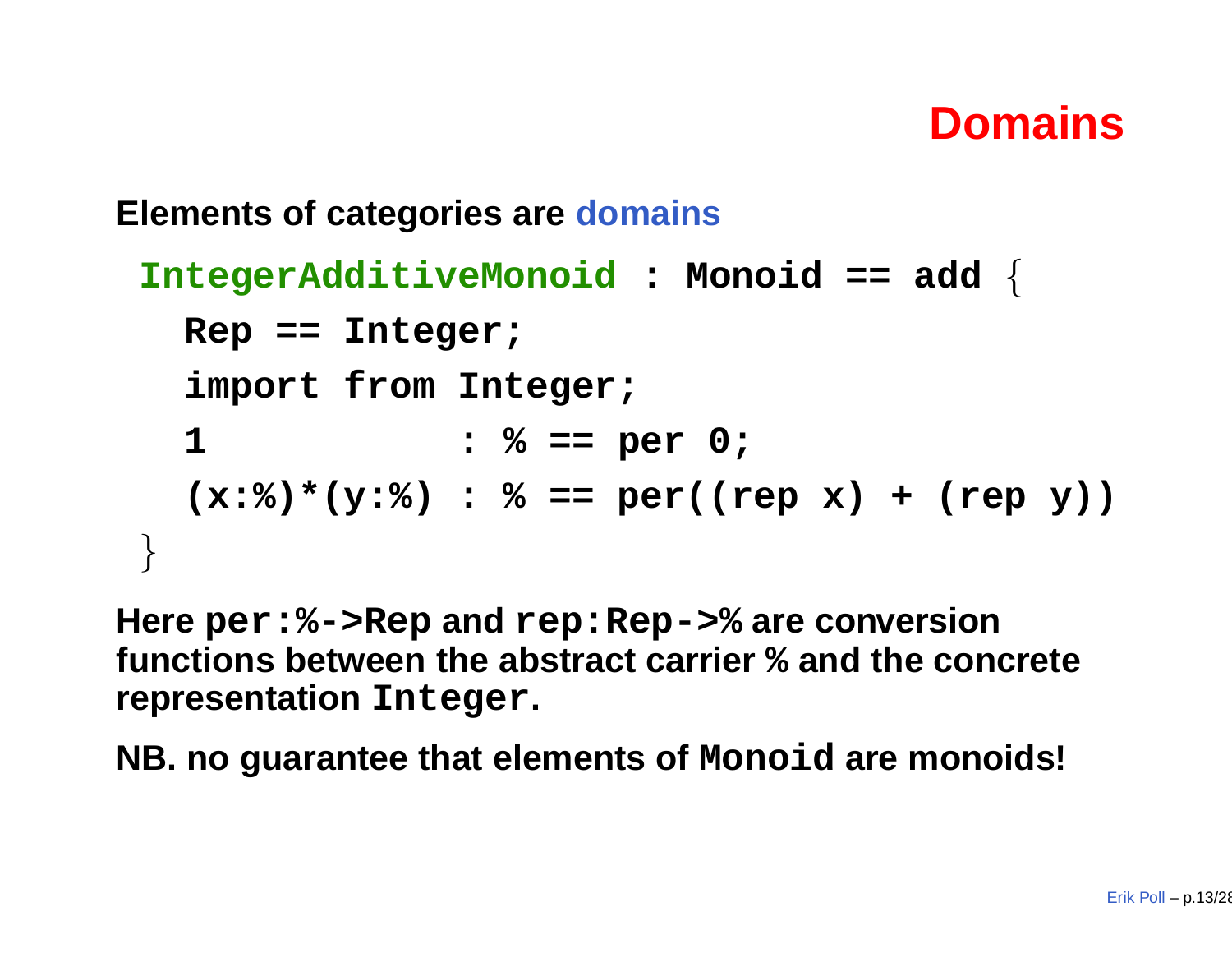#### **Inheritance**

**Categories can extend other categories, eg.**

```
Monoid : Category == BasicType with {
    1 : %;
    * : (%,%) -> %
  }
extendsBasicType : Category == with {
    = : (%,%) -> %;
  }
```
**This provides <sup>a</sup> rich subtyping hierarchy**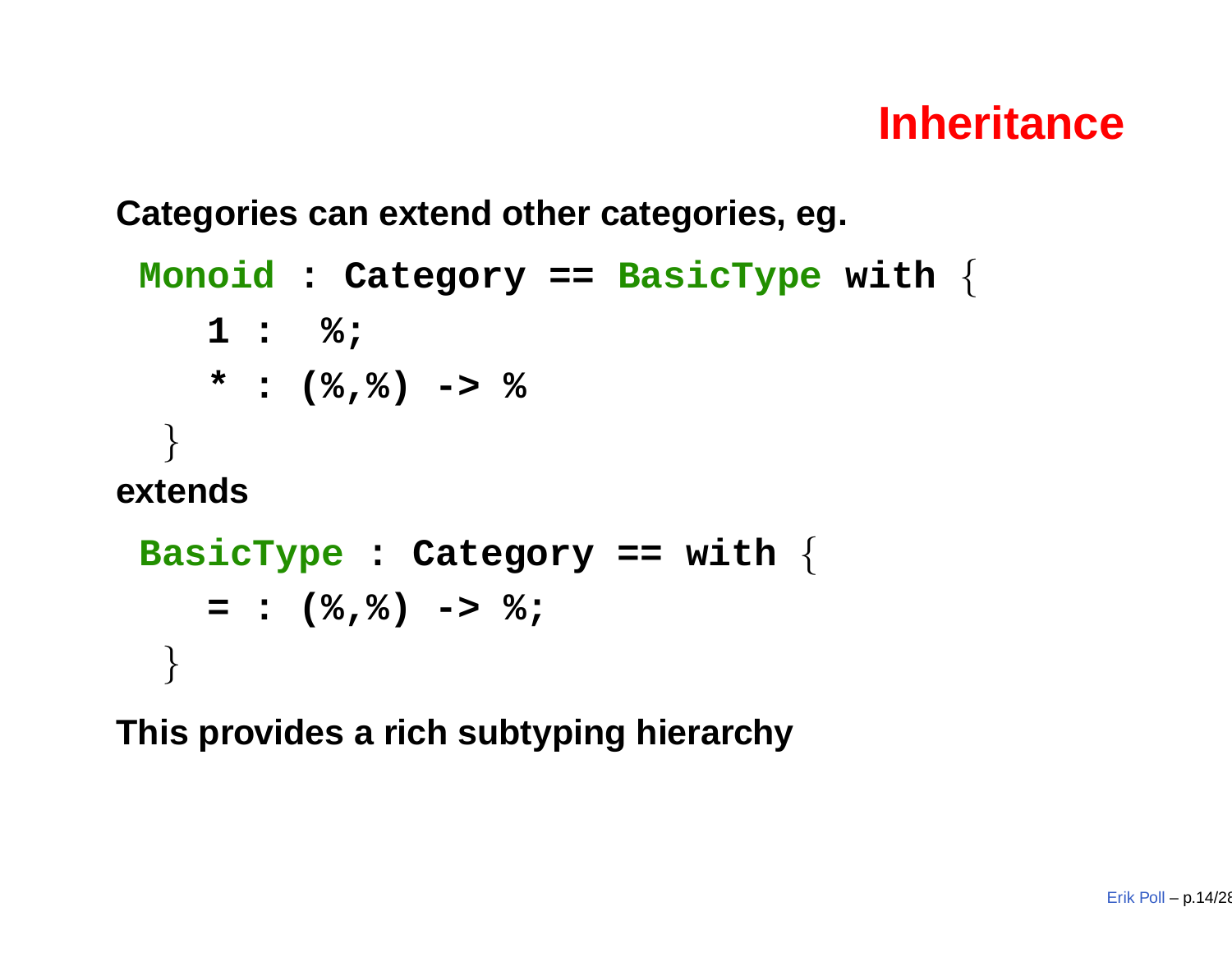#### **Aldor's category hierarchy**

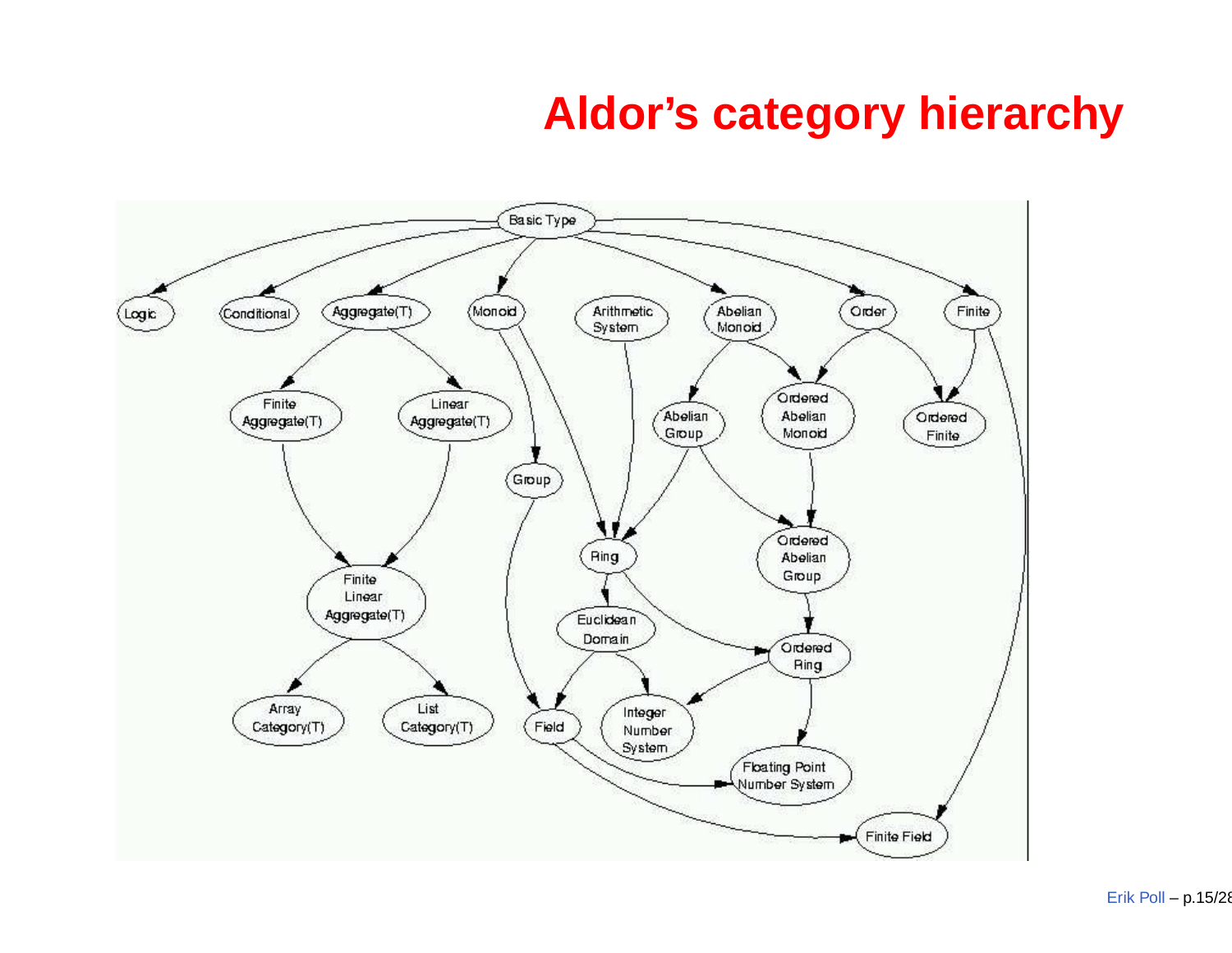#### **Category as values**

**Categories are first-class citizens, eg.**

```
FancyOutput(c:Category) : Category
  == c with { prettyPrint : % -> BoundingBox };
```
**In fact, Category is <sup>a</sup> type**

**MyCategory : Type == Category;**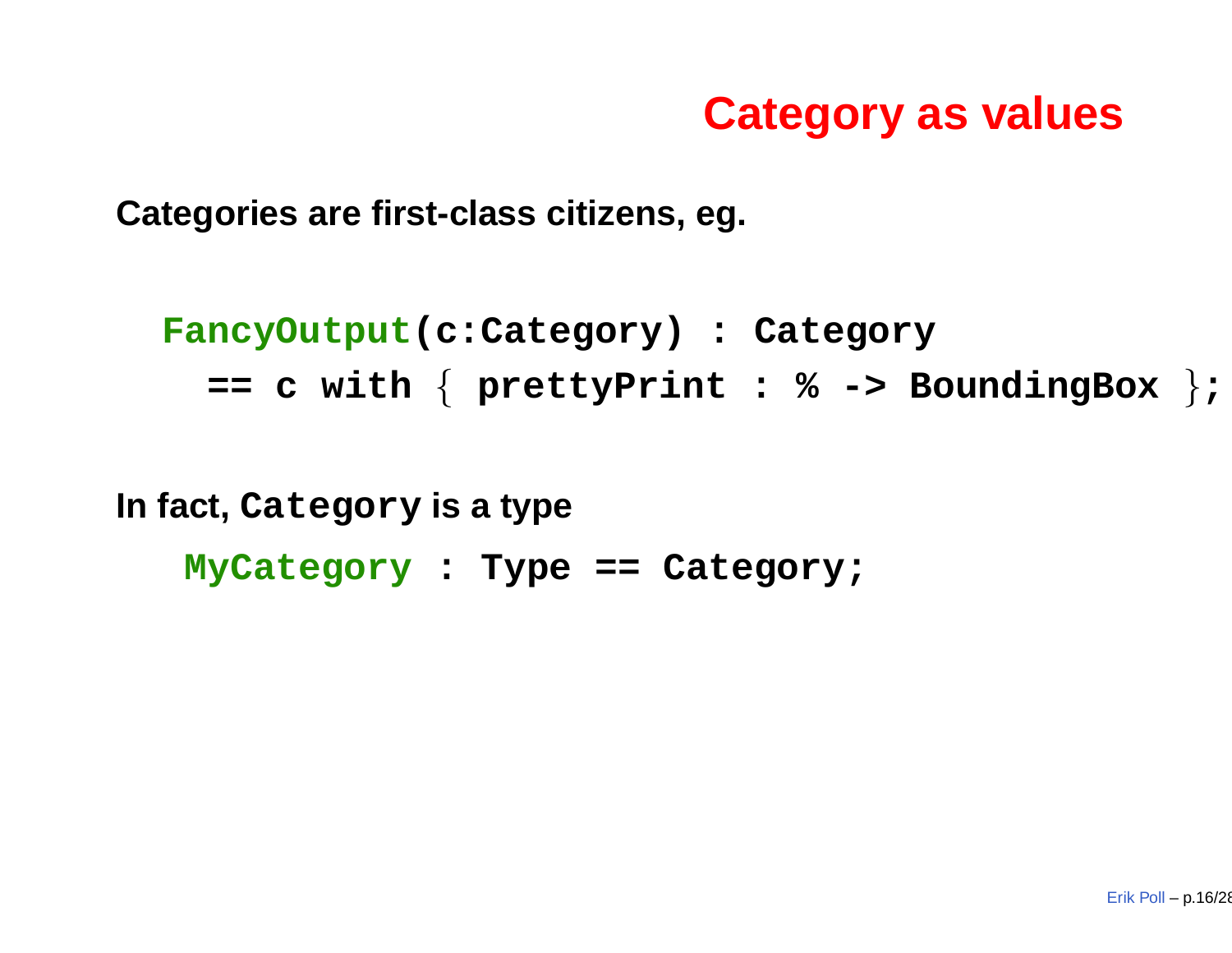#### **Dependent types**

**Aldor supports dependent types, eg. we can define**

```
Vector: (n:Integer) Type;
```
**vectorSum: (n:Integer) -> Vector(n) -> Integer;**

**append: (n:Integer,m:Integer,Vector(n),Vector(m)) -> Vector(n+m);**

**This suggests Aldor is powerful enough to code up <sup>a</sup> logic, using the Curry-Howard-de Bruijn isomorphism.**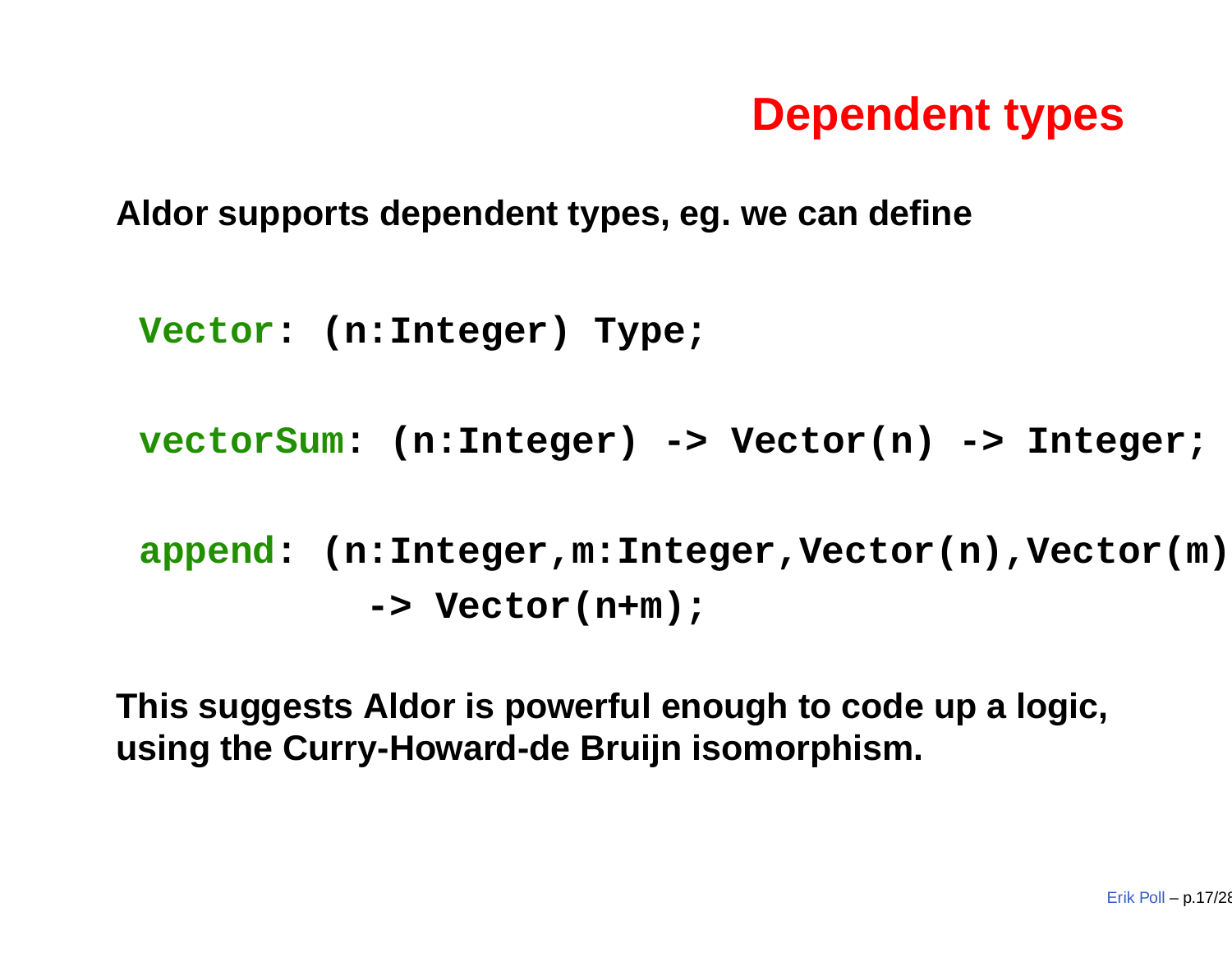# **Axioms in Aldor**

**Eg using dependent types we could include the monoid axioms in the Monoid category, as follows**

```
Monoid : Category == BasicType with {
    1 : %;
    * : (%,%) -> %
    leftUnit(x:%) : (1*x=x);
    rightUnit(x:%) : (x*1=x);
    assoc(x:%,y:%,z:%) : (x*(y*z)=(x*y)*z);
  }
However, . . .
```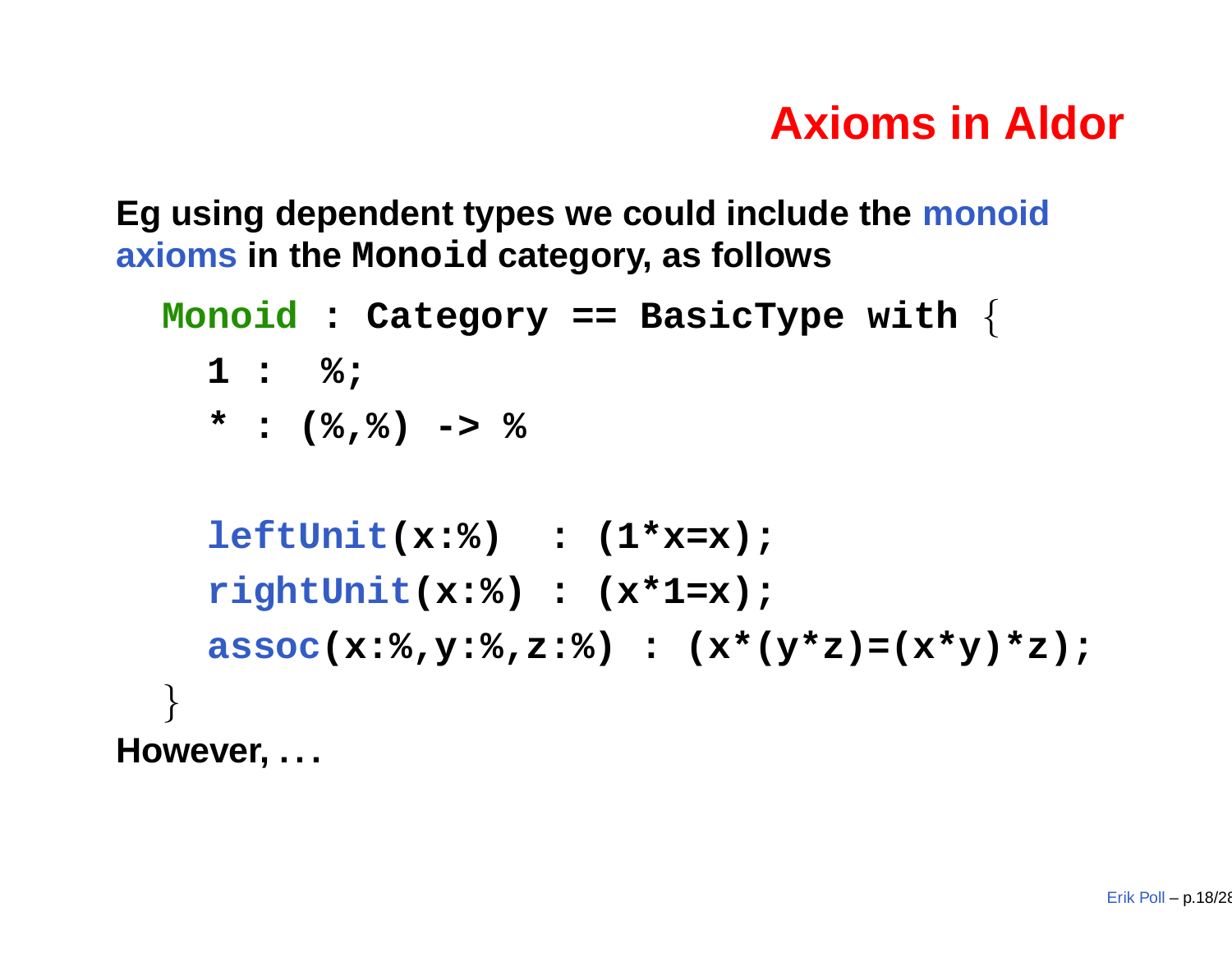# **Limits of Aldor: type conversion**

**Aldor performs no computation in types during type checking.**

**So**

```
append (2,3,vec2,vec3) : Vector(2+3)
```
**but not**

```
append (2,3,vec2,vec3) : Vector(5)
```
As Aldor is *not* strongly normalising, this shouldn't really surprise us.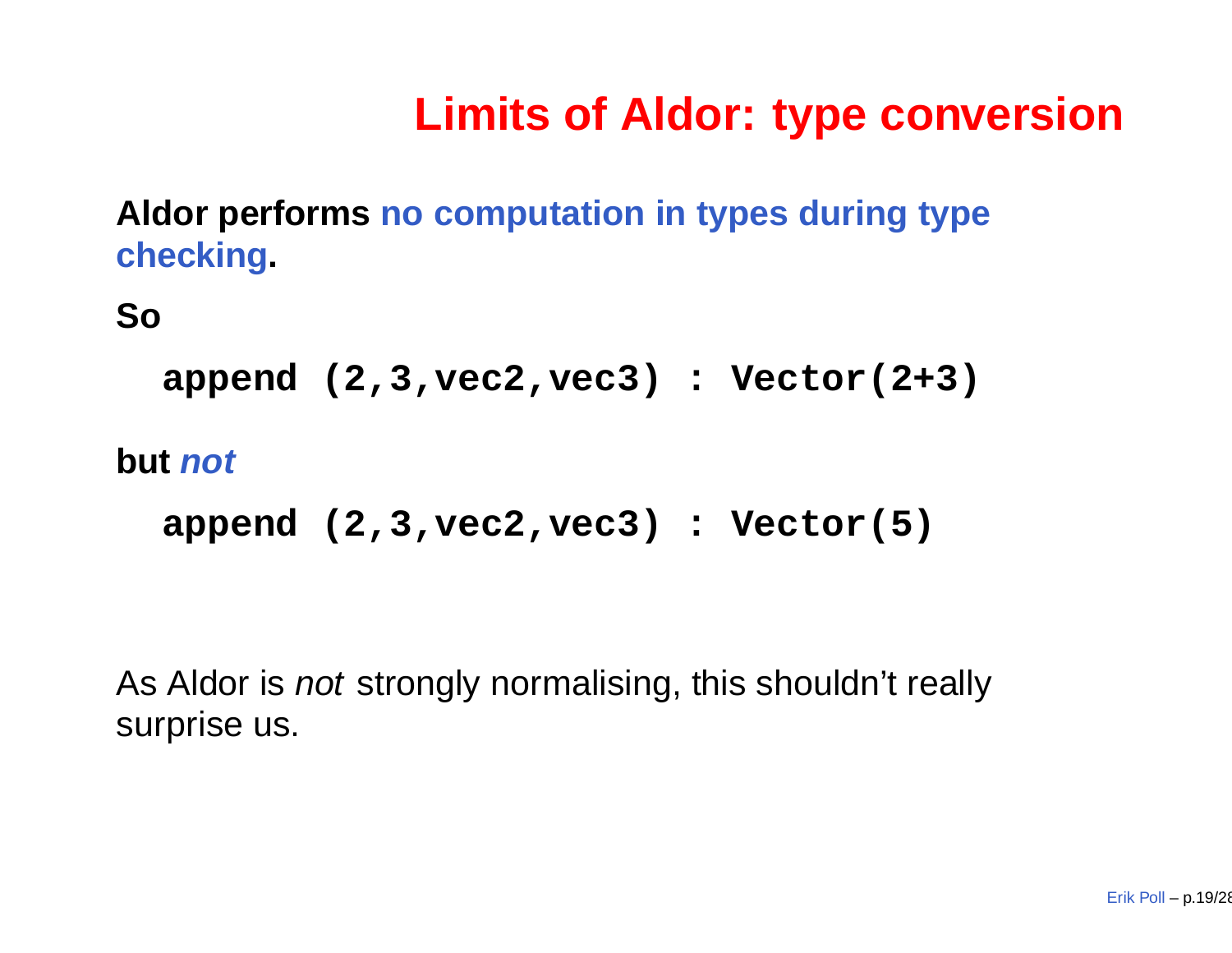#### **Limits of Aldor: type conversion**

**Another example**

**eight : Integer == 8;**

**but not**

**idType (T:Type) : Type <sup>=</sup> T; seven : idType(Integer) == 7;**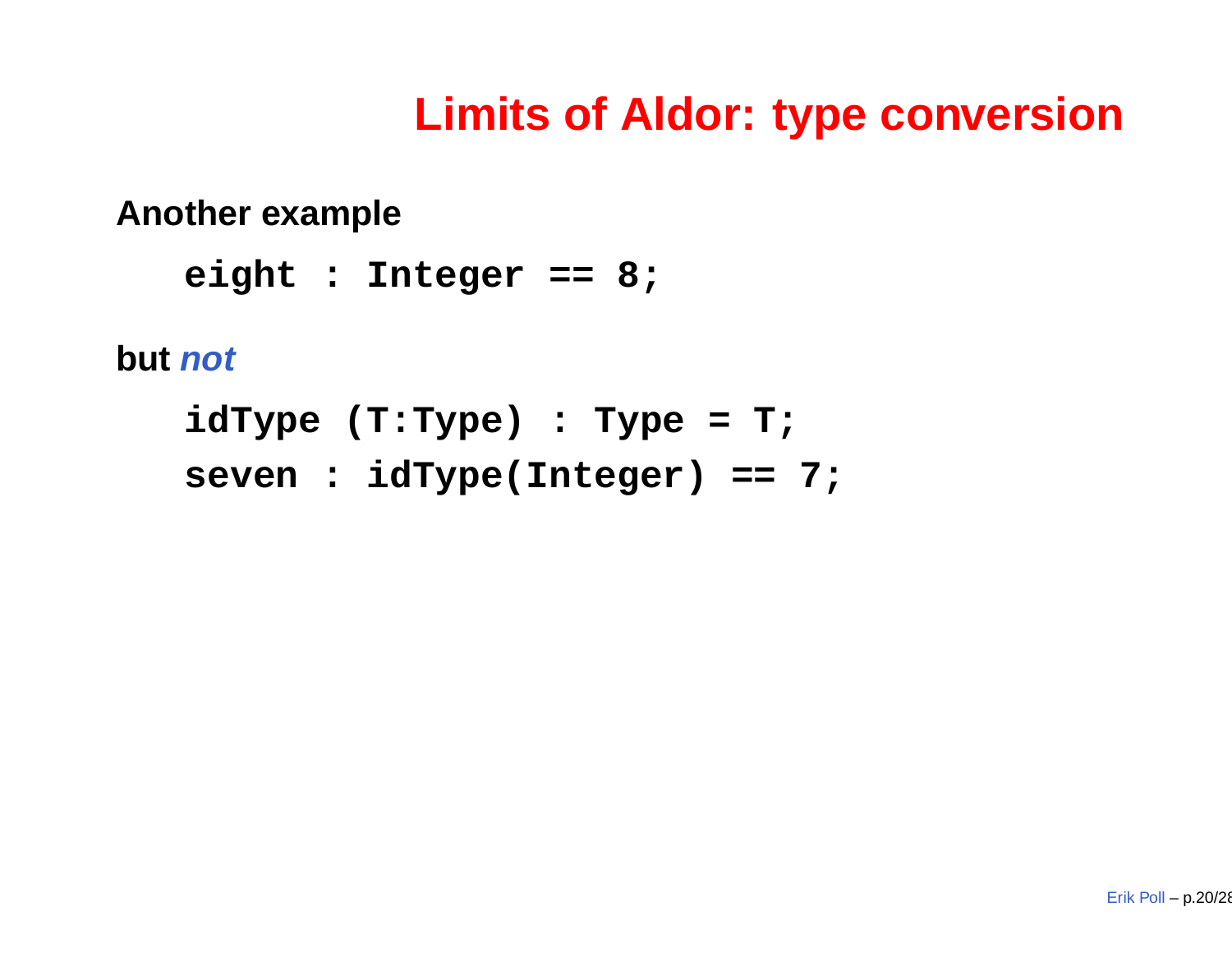# **Logic with Aldor (1)**

**We could use Aldor as <sup>a</sup> logic if we**

- **extended Aldor to allow with type conversion,**
- • **imposed restrictions to avoid inconsistencies by eg. Girard's paradox or nonterminating functions.**
- **Simon Thompson and Leonid Timochouck defined Aldor- -, <sup>a</sup> purely functional language, <sup>a</sup> subset of Aldor, that does support evaluation in types.**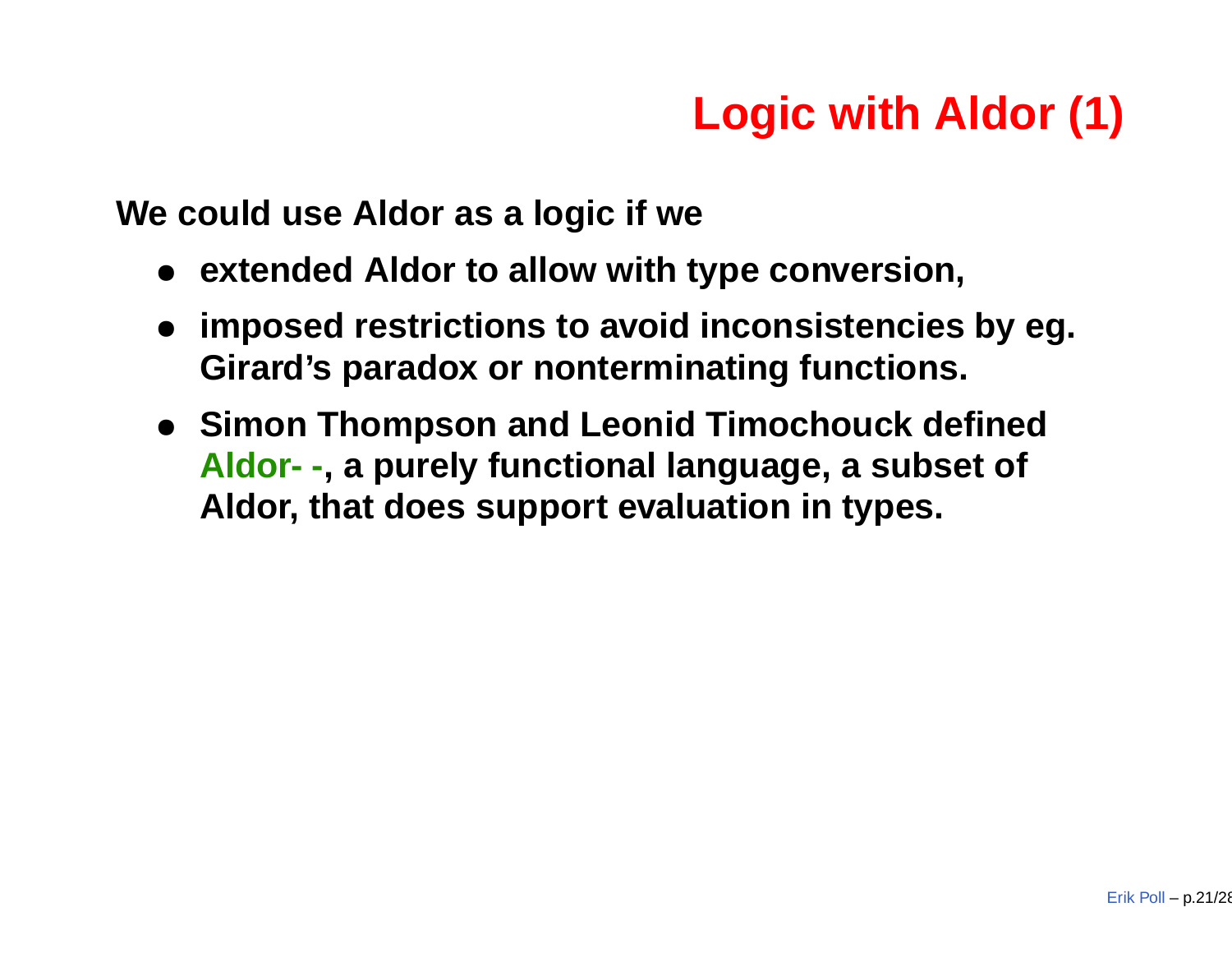

**Aldor is not type safe, as it has the following pretend construct:**

> **t:T S:Type (t pretend S) : S**

**We can use pretend in those places where the type checker fails to compute/convert types.**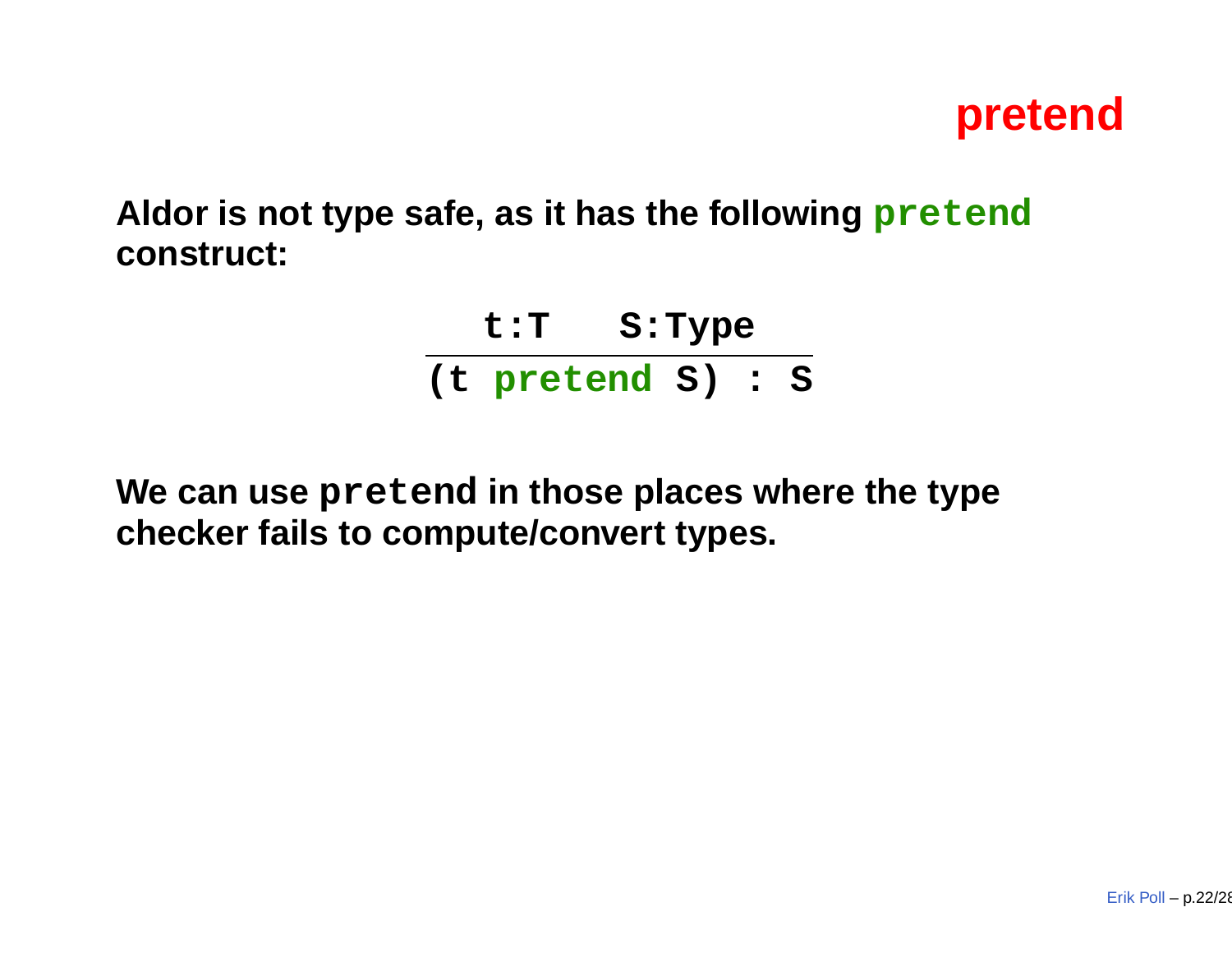

**We can use pretend to fix the problematic examples earlier**

```
append (2,3,vec2,vec3) pretend Vector(5)
      : Vector(5)
```

```
seven : idType(Integer)
      == 7 pretend idType(Integer);
```
**Every use of pretend induces <sup>a</sup> proof obligation**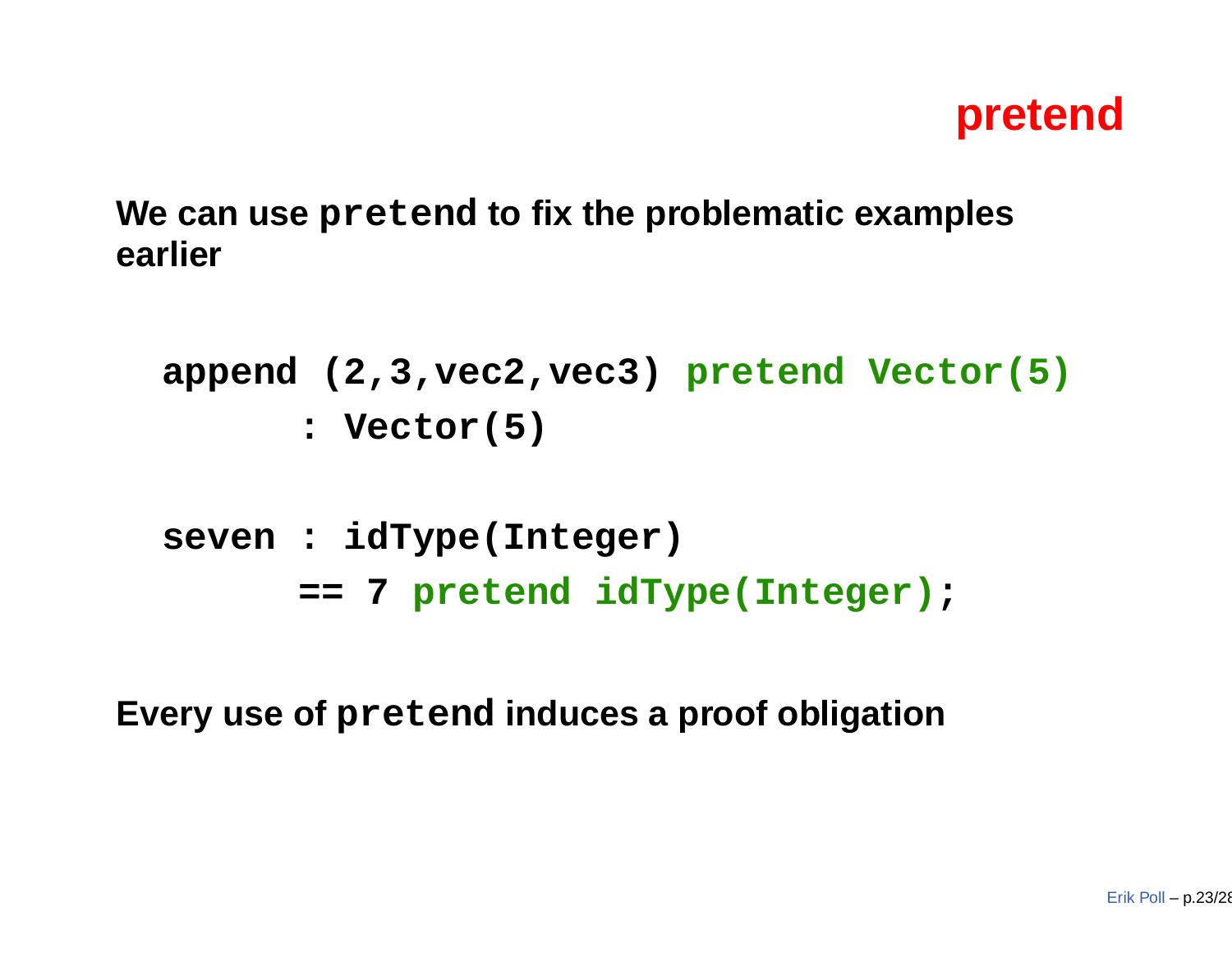# **Logic with Aldor (2)**

**We could use Aldor as <sup>a</sup> logic if we**

- **emit <sup>a</sup> proof obligation for every use of pretend**
- **imposed restrictions to avoid inconsistencies by eg. Girard's paradox or nonterminating functions.**
- **We could use pretend not just for computations in types, but also to conjure up proofs for say that some structure is <sup>a</sup> monoid, some function is continuous, etc.**
- **We could choose not to prove the obligations, but simply use pretend as <sup>a</sup> lightweight formal method to keep track of assumptions that are made.**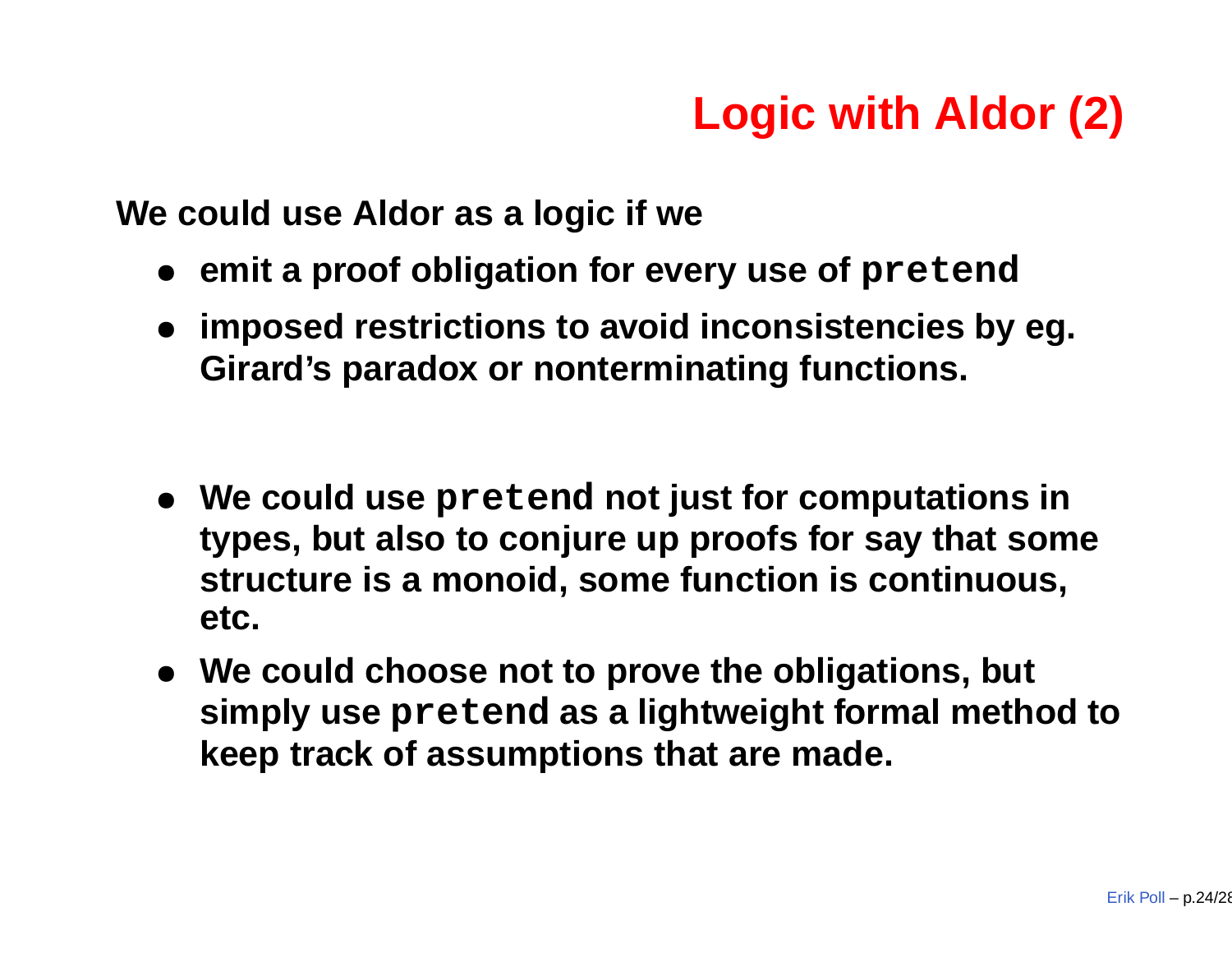# **Conclusions**

- **Several ways of combining computer algebra and theorem proving have been proposed; exploiting the type system of Aldor is another.**
- **Reasoning could be supported by extending (a subset of) Aldor to compute with types when typechecking, or by exporting proof obligations for every use of pretend.**
- **Restrictions would be needed to avoid inconsistencies by eg. Girard's paradox or nonterminating functions.**
- **Different levels of rigour are possible, eg. one could simply use pretend to document assumptions that are made.**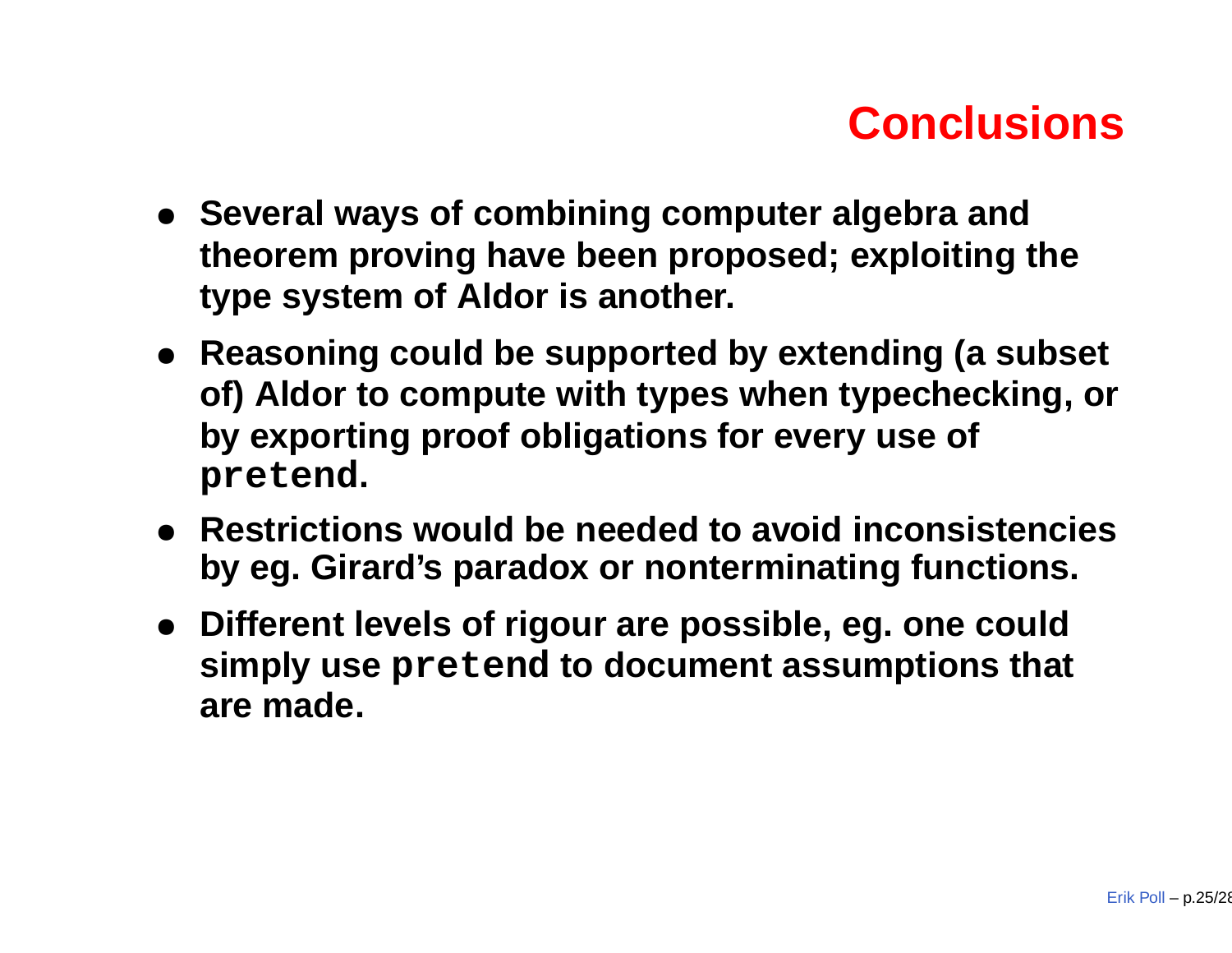## **Links and references**

- **Aldor : www.aldor.org**
- **Axiom : www.nongnu.org/axiom**

**Papers:**

- **The type system of Aldor. Erik Poll and Simon Thompson, 1999.**
- **Adding the axioms to Axiom. Erik Poll and Simon Thompson, 1999.**
- **Logic and dependent types in the Aldor Computer Algebra System. Simon Thompson, 2000.**
- **The Aldor- - language. Simon Thompson and Leonid Timochouck, 2001.**